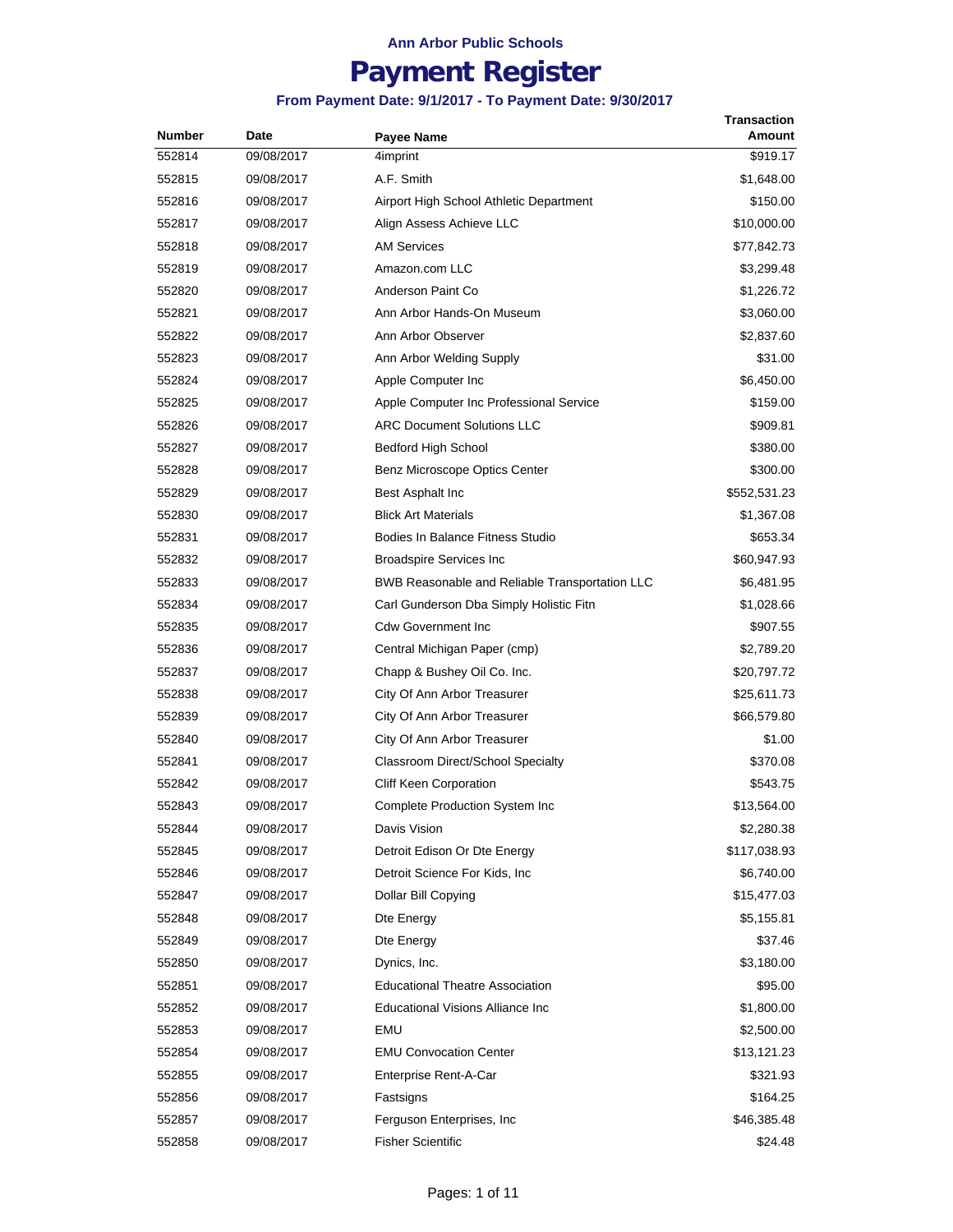## **Payment Register**

| 552859 | 09/08/2017 | Flipside Art Studio, LLC                         | \$5,733.62   |
|--------|------------|--------------------------------------------------|--------------|
| 552860 | 09/08/2017 | Florida League of IB Schools (FLIBS),            | \$925.00     |
| 552861 | 09/08/2017 | <b>Follett School Solutions, Inc.</b>            | \$30.41      |
| 552862 | 09/08/2017 | <b>Frye Printing Company</b>                     | \$200.00     |
| 552863 | 09/08/2017 | Getaway Tours Inc                                | \$3,078.00   |
| 552864 | 09/08/2017 | Gordon Food Service                              | \$318.90     |
| 552865 | 09/08/2017 | Goyette Mechanical Co                            | \$4,316.47   |
| 552866 | 09/08/2017 | <b>Grand Blanc Printing</b>                      | \$12,337.88  |
| 552867 | 09/08/2017 | Gvp-Sports Network Inc                           | \$1,981.00   |
| 552868 | 09/08/2017 | Hayden-Mcneil Specialty Prod Pcard               | \$2,467.89   |
| 552869 | 09/08/2017 | Heikk's Decorated Apparel                        | \$2,430.50   |
| 552870 | 09/08/2017 | Heinemann Greenwood Publishing                   | \$23,189.90  |
| 552871 | 09/08/2017 | Houghton Mifflin Harcourt                        | \$8,176.65   |
| 552872 | 09/08/2017 | Huron Athletic Booster Club                      | \$380.00     |
| 552873 | 09/08/2017 | Insectech                                        | \$1,473.00   |
| 552874 | 09/08/2017 | International Baccalaureate Organization         | \$1,245.00   |
| 552875 | 09/08/2017 | Interstate Music                                 | \$114.20     |
| 552876 | 09/08/2017 | J W Pepper & Sons, Inc.                          | \$533.99     |
| 552877 | 09/08/2017 | James Lee Michaels Dba Avery Systems An          | \$2,292.00   |
| 552878 | 09/08/2017 | Johnson Controls Inc                             | \$578.00     |
| 552879 | 09/08/2017 | Kids Power LLC                                   | \$528.86     |
| 552880 | 09/08/2017 | Konica Minolta Business Solutions                | \$268.23     |
| 552881 | 09/08/2017 | LaBelle Photography, LLC                         | \$1,920.00   |
| 552882 | 09/08/2017 | Lakeshore Learning Materials                     | \$2,848.85   |
| 552883 | 09/08/2017 | Learning Without Tears                           | \$1,135.64   |
| 552884 | 09/08/2017 | Legacy Center, LLC                               | \$600.00     |
| 552885 | 09/08/2017 | LeVasseur, Christopher                           | \$45.00      |
| 552886 | 09/08/2017 | <b>LRP Publications</b>                          | \$274.50     |
| 552887 | 09/08/2017 | Macprofessionals Inc.                            | \$500.00     |
| 552888 | 09/08/2017 | <b>Madison Electric</b>                          | \$6,888.88   |
| 552889 | 09/08/2017 | Magnum Venture Partners, Inc.                    | \$4,062.00   |
| 552890 | 09/08/2017 | Massp                                            | \$350.00     |
| 552891 | 09/08/2017 | Mathnasium Of Ann Arbor                          | \$3,126.50   |
| 552892 | 09/08/2017 | Mcgraw-Hill School Education                     | \$116,738.56 |
| 552893 | 09/08/2017 | Medco Supply Co (lockbox) Or Masune & Surgical S | \$5.29       |
| 552894 | 09/08/2017 | Medco Supply Co (lockbox) Or Masune & Surgical S | \$4,611.58   |
| 552895 | 09/08/2017 | Messa 370 (COBRA)                                | \$1,119.21   |
| 552896 | 09/08/2017 | Metro Delivery Inc                               | \$140.40     |
| 552897 | 09/08/2017 | Metro Waste Service                              | \$680.00     |
| 552898 | 09/08/2017 | Mi High School Athletic Assn                     | \$160.00     |
| 552899 | 09/08/2017 | Mi High School Field Hockey Association (mhsfha) | \$400.00     |
| 552900 | 09/08/2017 | Mi Interscholastic Athletic Administration Assoc | \$205.00     |
| 552901 | 09/08/2017 | Mi School Vocal Music Assn District 12           | \$3,160.00   |
| 552902 | 09/08/2017 | Michigan Elem. Middle School Principals Assoc.   | \$1,110.00   |
| 552903 | 09/08/2017 | Michigan Event Parking                           | \$6,000.00   |
| 552904 | 09/08/2017 | Michigan Water Polo Assoc                        | \$480.00     |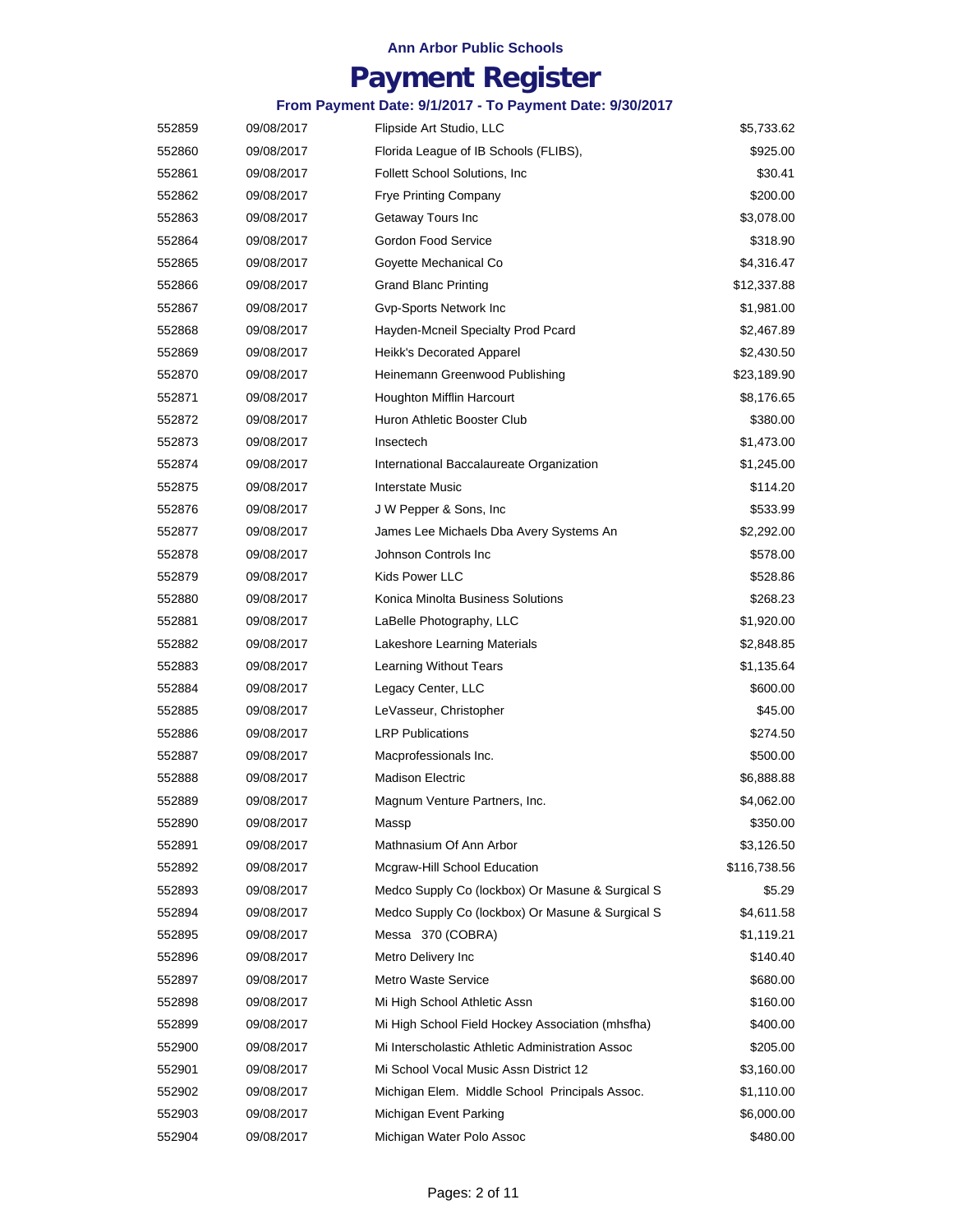## **Payment Register**

| 552905 | 09/08/2017 | MSBOA                                     | \$3,750.00  |
|--------|------------|-------------------------------------------|-------------|
| 552906 | 09/08/2017 | Mumm, Susan, Marie                        | \$2,272.74  |
| 552907 | 09/08/2017 | Nasco                                     | \$40.46     |
| 552908 | 09/08/2017 | NUCO2 Inc                                 | \$453.17    |
| 552909 | 09/08/2017 | Office Depot                              | \$14,607.74 |
| 552910 | 09/08/2017 | Pittsfield Charter Township               | \$18.36     |
| 552911 | 09/08/2017 | <b>Positive Promotions</b>                | \$234.95    |
| 552912 | 09/08/2017 | Project Lead The Way, Inc.                | \$4,000.00  |
| 552913 | 09/08/2017 | Proquest Information & Learni             | \$4,988.00  |
| 552914 | 09/08/2017 | <b>Quill Corporation</b>                  | \$5,135.57  |
| 552915 | 09/08/2017 | Rachel Costantino                         | \$1,694.73  |
| 552916 | 09/08/2017 | <b>Really Good Stuff</b>                  | \$154.79    |
| 552917 | 09/08/2017 | Riddell/All American Sports               | \$8,962.01  |
| 552918 | 09/08/2017 | <b>Risk Security</b>                      | \$22,427.93 |
| 552919 | 09/08/2017 | Robert Darvas Associates, P.C.            | \$2,450.00  |
| 552920 | 09/08/2017 | Rochester 100                             | \$1,103.75  |
| 552921 | 09/08/2017 | <b>Rovin Ceramics</b>                     | \$1,539.95  |
| 552922 | 09/08/2017 | <b>Rps Protection Llc</b>                 | \$144.00    |
| 552923 | 09/08/2017 | Safety Systems, Inc.                      | \$68,725.00 |
| 552924 | 09/08/2017 | Salem High School Athletic Department     | \$200.00    |
| 552925 | 09/08/2017 | Salem Twnshp Treasurer                    | \$550.00    |
| 552926 | 09/08/2017 | Scholastic Inc                            | \$1,216.05  |
| 552927 | 09/08/2017 | School Health Corporation                 | \$140.31    |
| 552928 | 09/08/2017 | <b>School Mate</b>                        | \$564.00    |
| 552929 | 09/08/2017 | <b>School Outfitters</b>                  | \$15,925.72 |
| 552930 | 09/08/2017 | <b>School Outfitters</b>                  | \$1,227.41  |
| 552931 | 09/08/2017 | School Specialty Inc*                     | \$34,064.03 |
| 552932 | 09/08/2017 | Sentinel Technologies Inc                 | \$4,449.90  |
| 552933 | 09/08/2017 | Service Electric Supply Inc               | \$2,141.43  |
| 552934 | 09/08/2017 | Shamrock Floor Inc                        | \$128.00    |
| 552935 | 09/08/2017 | Signs By Tomorrow                         | \$552.44    |
| 552936 | 09/08/2017 | <b>Sinclair Recreation LLC</b>            | \$63,217.99 |
| 552937 | 09/08/2017 | <b>SIS Resources</b>                      | \$855.00    |
| 552938 | 09/08/2017 | SiteOne Landscape Supply, LLC             | \$375.52    |
| 552939 | 09/08/2017 | SmarterEd Consulting                      | \$1,600.00  |
| 552940 | 09/08/2017 | SP Designs & Manufacturing Inc            | \$46.35     |
| 552941 | 09/08/2017 | Stephen L Burns                           | \$250.00    |
| 552942 | 09/08/2017 | Steve's Custom Signs, Inc.                | \$1,720.00  |
| 552943 | 09/08/2017 | Stevens Disposal & Recycling Services Inc | \$2,473.89  |
| 552944 | 09/08/2017 | StructureTec Group Corporation            | \$2,010.00  |
| 552945 | 09/08/2017 | <b>Superior Text</b>                      | \$13,903.98 |
| 552946 | 09/08/2017 | <b>Teachers' Curriculum Institute</b>     | \$441.00    |
| 552947 | 09/08/2017 | <b>Team Sports</b>                        | \$5,500.00  |
| 552948 | 09/08/2017 | The DataCom Group, Inc.                   | \$20,755.00 |
| 552949 | 09/08/2017 | The Library Store, Inc. .                 | \$74.03     |
| 552950 | 09/08/2017 | Thomas, Christie, Morrison                | \$500.00    |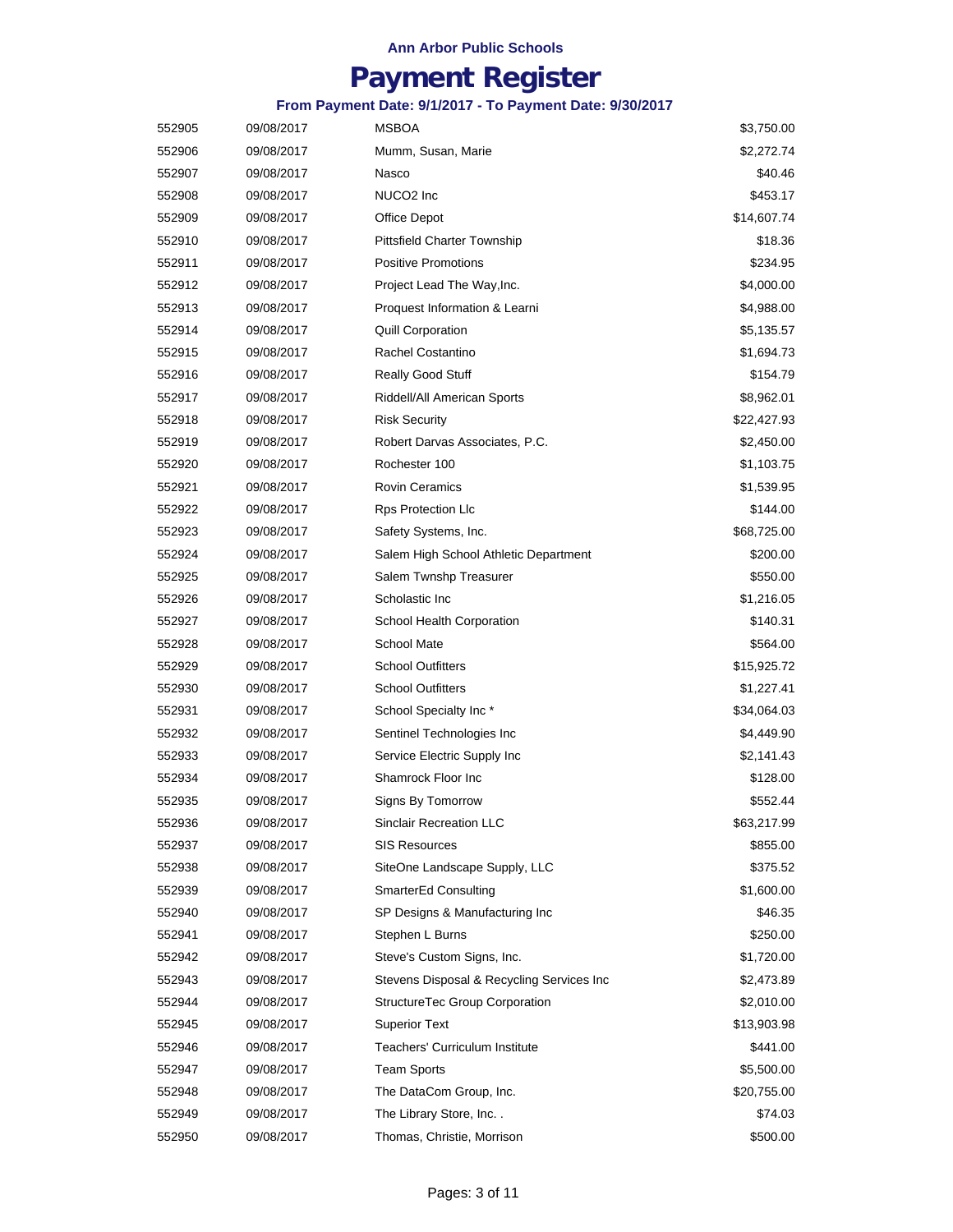## **Payment Register**

| 552951 | 09/08/2017 | Toledo P E Supply Co                          | \$54.29      |
|--------|------------|-----------------------------------------------|--------------|
| 552952 | 09/08/2017 | Toshiba Business Solutions Michigan           | \$4,839.36   |
| 552953 | 09/08/2017 | Trinity Health - Michigan                     | \$1,806.94   |
| 552954 | 09/08/2017 | <b>Tumble Tots Gymnastics</b>                 | \$2,024.91   |
| 552955 | 09/08/2017 | Unit Packaging                                | \$1,615.87   |
| 552956 | 09/08/2017 | W.J.O'Neil Company                            | \$292,971.72 |
| 552957 | 09/08/2017 | Washtenaw Glass Co                            | \$224.55     |
| 552958 | 09/08/2017 | West Music Company Inc                        | \$334.95     |
| 552959 | 09/08/2017 | Whitmore Lake Maintenance LLC                 | \$35,665.83  |
| 552960 | 09/08/2017 | Wiltec Technologies, Inc.                     | \$68,090.00  |
| 552961 | 09/08/2017 | Zion Evangelical Lutheran Church of Ann Arbor | \$280.00     |
| 552962 | 09/08/2017 | Kapnick Insurance Group                       | \$833.34     |
| 552963 | 09/08/2017 | Beck, David                                   | \$19.25      |
| 552964 | 09/08/2017 | Cotitsas, Vasilia                             | \$250.00     |
| 552965 | 09/08/2017 | Dixon, Marjorie                               | \$130.50     |
| 552966 | 09/08/2017 | Nelligan, Theresa                             | \$42.25      |
| 552967 | 09/08/2017 | Phillips, Derrick L.                          | \$250.00     |
| 552968 | 09/08/2017 | Schoebel, Cory                                | \$95.00      |
| 552969 | 09/08/2017 | Spudich, Patricia                             | \$23.80      |
| 552970 | 09/08/2017 | Zia, Safia                                    | \$250.00     |
| 552971 | 09/14/2017 | Amaal Ali                                     | \$197.90     |
| 552972 | 09/14/2017 | APPELSTEIN TRAINING RESOURCES, LLC            | \$2,600.00   |
| 552973 | 09/14/2017 | Asset Acceptance LLC                          | \$198.66     |
| 552974 | 09/14/2017 | <b>Broadspire Services Inc</b>                | \$20,192.54  |
| 552975 | 09/14/2017 | Capital Alliance Financial, LLC               | \$543.98     |
| 552976 | 09/14/2017 | Concord Management LTD                        | \$91.29      |
| 552977 | 09/14/2017 | Gatestone & Co. International Inc.            | \$177.87     |
| 552978 | 09/14/2017 | Messa 370 (COBRA)                             | \$633.27     |
| 552979 | 09/14/2017 | Michigan Guaranty Agency                      | \$271.34     |
| 552980 | 09/14/2017 | Michigan Guaranty Agency                      | \$289.79     |
| 552981 | 09/14/2017 | <b>Pioneer Credit Recovery</b>                | \$297.49     |
| 552982 | 09/14/2017 | Portfolio Recovery Associates, LLC            | \$85.84      |
| 552983 | 09/14/2017 | U of M Credit Union                           | \$213.67     |
| 552984 | 09/14/2017 | U S Dept Of Education                         | \$85.09      |
| 552985 | 09/14/2017 | University Of Michigan Credit Union           | \$50.00      |
| 552986 | 09/14/2017 | Unum Life Insurance Company Of America        | \$854.73     |
| 552987 | 09/14/2017 | Chapter 13 Trustee                            | \$625.17     |
| 552988 | 09/14/2017 | <b>AAPS Educational Foundation</b>            | \$147.50     |
| 552989 | 09/14/2017 | Gary E Myers Atty                             | \$264.54     |
| 552990 | 09/14/2017 | Kapnick Insurance Group                       | \$7,392.05   |
| 552991 | 09/14/2017 | Kapnick Insurance Group                       | \$6,600.89   |
| 552992 | 09/14/2017 | Michigan Guaranty Agency                      | \$87.70      |
| 552993 | 09/14/2017 | Michigan Guaranty Agency                      | \$129.43     |
| 552994 | 09/14/2017 | Michigan Guaranty Agency                      | \$197.74     |
| 552995 | 09/14/2017 | Michigan Guaranty Agency                      | \$149.32     |
| 552996 | 09/14/2017 | Michigan State Disbursement Unit              | \$3,770.22   |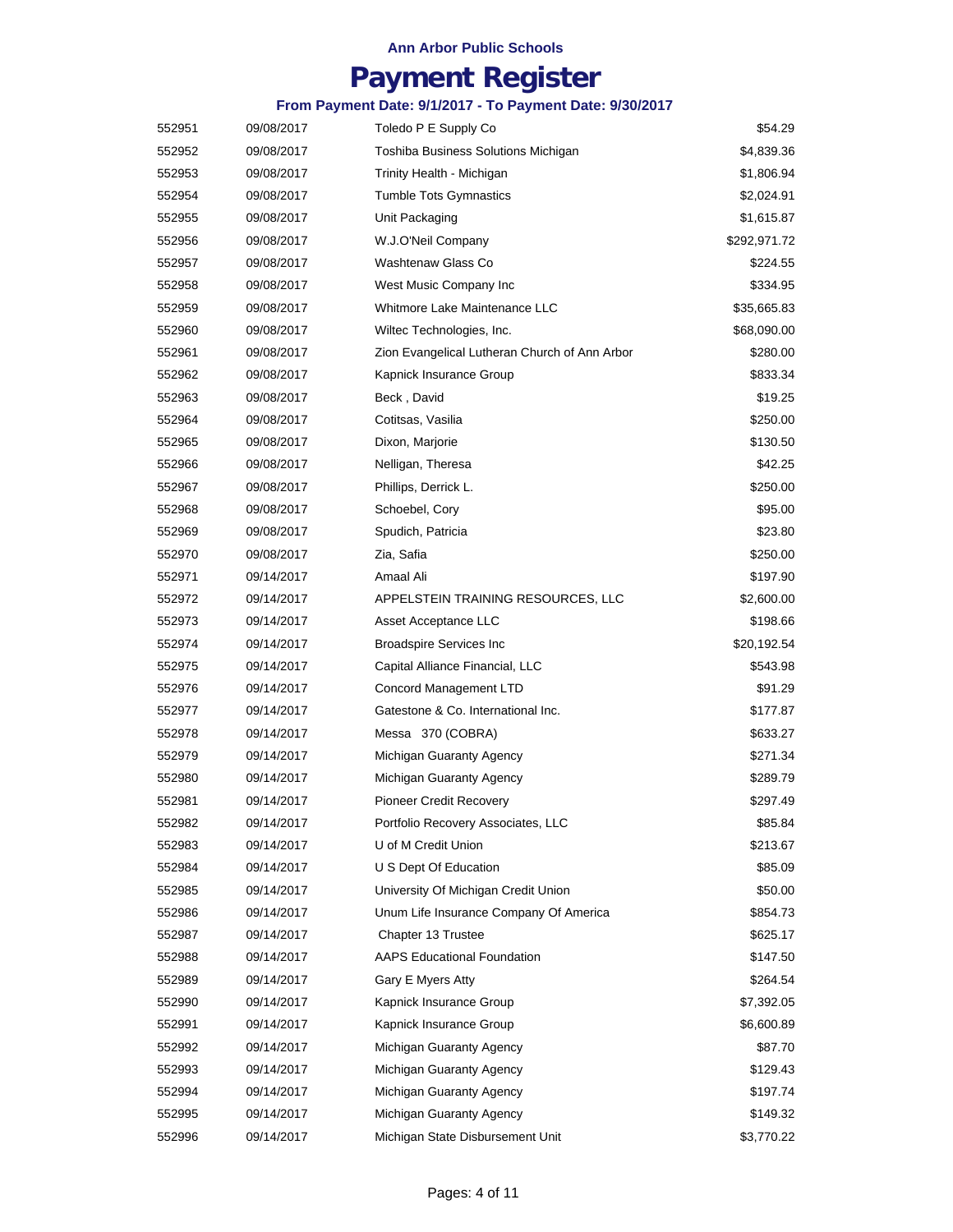## **Payment Register**

| 552997 | 09/14/2017 | Office Of The Chapter 13 Trustee            | \$78.97      |
|--------|------------|---------------------------------------------|--------------|
| 552998 | 09/14/2017 | Texas Child Support Disburse. Unit          | \$302.31     |
| 552999 | 09/14/2017 | U S Department Of Education                 | \$85.09      |
| 553000 | 09/14/2017 | U S Dept Of Education                       | \$178.49     |
| 553001 | 09/14/2017 | U S Department Of Education                 | \$128.76     |
| 553002 | 09/14/2017 | U.S. Department Of Education                | \$83.03      |
| 553003 | 09/14/2017 | <b>Washington State Support Registry</b>    | \$170.66     |
| 553004 | 09/14/2017 | Washtenaw United Way                        | \$30.00      |
| 553005 | 09/14/2017 | Detroit Edison Or Dte Energy                | \$1,677.48   |
| 553006 | 09/22/2017 | 1st Degree Heating Cooling & Refrigeration  | \$598.72     |
| 553007 | 09/22/2017 | 4imprint                                    | \$77.24      |
| 553008 | 09/22/2017 | A and N Electric, Inc.                      | \$8,967.00   |
| 553009 | 09/22/2017 | A.F. Smith                                  | \$9,064.00   |
| 553010 | 09/22/2017 | Act, Inc.                                   | \$347.50     |
| 553011 | 09/22/2017 | <b>Advanced Education Inc</b>               | \$900.00     |
| 553012 | 09/22/2017 | All The King's Men Chess Supplies Inc       | \$5,987.77   |
| 553013 | 09/22/2017 | Allegra Print & Imaging                     | \$1,894.00   |
| 553014 | 09/22/2017 | Allied Incorporated                         | \$635.51     |
| 553015 | 09/22/2017 | Allied-Eagle Supply Co, LLC                 | \$262.37     |
| 553016 | 09/22/2017 | Amazon.com LLC                              | \$3,297.00   |
| 553017 | 09/22/2017 | Andersen Material Handling                  | \$139.66     |
| 553018 | 09/22/2017 | Andrus, Anne, Louise                        | \$1,170.00   |
| 553019 | 09/22/2017 | Ann Arbor Hands-On Museum                   | \$3,645.00   |
| 553020 | 09/22/2017 | Apple Computer Inc                          | \$1,194.00   |
| 553021 | 09/22/2017 | Apple Computer Inc Professional Service     | \$12,405.00  |
| 553022 | 09/22/2017 | <b>Arbor Springs Water</b>                  | \$81.50      |
| 553023 | 09/22/2017 | <b>ARC Document Solutions LLC</b>           | \$2,787.19   |
| 553024 | 09/22/2017 | Arch Environmental Group, Inc.              | \$24,354.62  |
| 553025 | 09/22/2017 | AT&T                                        | \$64.49      |
| 553026 | 09/22/2017 | B & H Photo Video                           | \$6,979.90   |
| 553027 | 09/22/2017 | Best Asphalt Inc                            | \$757,097.16 |
| 553028 | 09/22/2017 | <b>BirdBrain Technologies LLC</b>           | \$1,336.50   |
| 553029 | 09/22/2017 | <b>Blick Art Materials</b>                  | \$413.64     |
| 553030 | 09/22/2017 | Blue Car; Blue Cab DBA                      | \$2,586.00   |
| 553031 | 09/22/2017 | Blue Care Network Of Michigan               | \$37,338.61  |
| 553032 | 09/22/2017 | <b>BSN Corporation Sport Supply Group I</b> | \$2,234.49   |
| 553033 | 09/22/2017 | Camfil Michigan                             | \$6,775.71   |
| 553034 | 09/22/2017 | Campus Agendas                              | \$206.25     |
| 553035 | 09/22/2017 | Carolina Biological Supply Company          | \$13,151.49  |
| 553036 | 09/22/2017 | <b>Carpentry Concepts &amp; Ceilings</b>    | \$1,563.50   |
| 553037 | 09/22/2017 | <b>Cdw Government Inc</b>                   | \$7,900.86   |
| 553038 | 09/22/2017 | Cellco Partnership Dba Verizon Wireless     | \$9,559.22   |
| 553039 | 09/22/2017 | Central Michigan Paper (cmp)                | \$4,737.05   |
| 553040 | 09/22/2017 | Chelsea Flower Shop                         | \$117.00     |
| 553041 | 09/22/2017 | <b>Christine Marie Stead</b>                | \$130.00     |
| 553042 | 09/22/2017 | Cintas                                      | \$1,635.81   |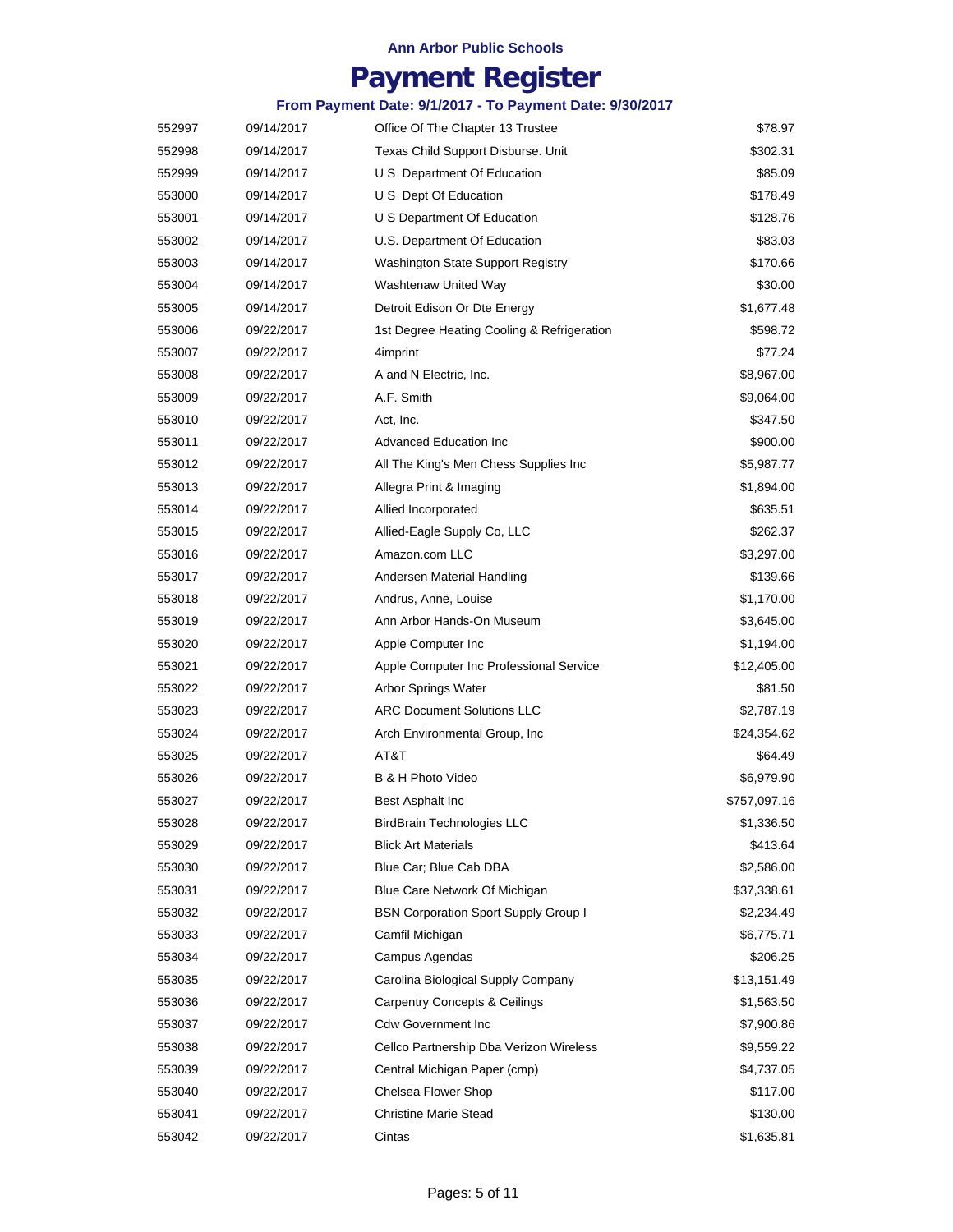## **Payment Register**

| 553043 | 09/22/2017 | City Of Ann Arbor Treasurer                        | \$18,882.85  |
|--------|------------|----------------------------------------------------|--------------|
| 553044 | 09/22/2017 | Classic T's                                        | \$1,918.00   |
| 553045 | 09/22/2017 | Classroom Direct/School Specialty                  | \$21.52      |
| 553046 | 09/22/2017 | <b>Complete Battery Source</b>                     | \$15,743.79  |
| 553047 | 09/22/2017 | <b>Crawford Door Sales</b>                         | \$2,740.00   |
| 553048 | 09/22/2017 | <b>Creative Windows</b>                            | \$7,500.00   |
| 553049 | 09/22/2017 | <b>Cummins Sales and Service</b>                   | \$1,550.00   |
| 553050 | 09/22/2017 | Daktronics Inc <sup>**</sup>                       | \$495.00     |
| 553051 | 09/22/2017 | David Schuler                                      | \$275.00     |
| 553052 | 09/22/2017 | Detroit Edison Or Dte Energy                       | \$34,795.55  |
| 553053 | 09/22/2017 | Detroit Science For Kids, Inc.                     | \$7,425.00   |
| 553054 | 09/22/2017 | Devall Design Ltd Csinc                            | \$1,232.50   |
| 553055 | 09/22/2017 | Dihydro Services Inc                               | \$434.00     |
| 553056 | 09/22/2017 | Discount School Supply                             | \$68.74      |
| 553057 | 09/22/2017 | Discovery Education, Inc.                          | \$24,000.00  |
| 553058 | 09/22/2017 | Dollar Bill Copying                                | \$47,983.55  |
| 553059 | 09/22/2017 | Dte Energy                                         | \$12,744.28  |
| 553060 | 09/22/2017 | Dte Energy                                         | \$185.82     |
| 553061 | 09/22/2017 | Dummies On The Run Jerry Buffman                   | \$1,330.00   |
| 553062 | 09/22/2017 | Durham School Services LP                          | \$91,026.43  |
| 553063 | 09/22/2017 | <b>EMU</b>                                         | \$13,520.00  |
| 553064 | 09/22/2017 | <b>EMU Convocation Center</b>                      | \$3,000.00   |
| 553065 | 09/22/2017 | Factory Direct Craft Supply, Inc.                  | \$329.40     |
| 553066 | 09/22/2017 | <b>Federal Express Corporation</b>                 | \$101.29     |
| 553067 | 09/22/2017 | Ferguson Enterprises, Inc.                         | \$54,323.25  |
| 553068 | 09/22/2017 | Fiber Link Inc                                     | \$3,006.00   |
| 553069 | 09/22/2017 | Flinn Scientific Co                                | \$637.52     |
| 553070 | 09/22/2017 | Flipside Art Studio, LLC                           | \$2,637.84   |
| 553071 | 09/22/2017 | <b>Follett School Solutions, Inc.</b>              | \$38.69      |
| 553072 | 09/22/2017 | For Inspiration and Recognition of Science and Tec | \$396.00     |
| 553073 | 09/22/2017 | Gaynor, Jeffrey, T                                 | \$130.00     |
| 553074 | 09/22/2017 | <b>GBC National Service</b>                        | \$145.20     |
| 553075 | 09/22/2017 | <b>General Painting Comapny LLC</b>                | \$12,200.00  |
| 553076 | 09/22/2017 | Gordon Food Service                                | \$2,525.98   |
| 553077 | 09/22/2017 | Goyette Mechanical Co                              | \$143,167.73 |
| 553078 | 09/22/2017 | Goyette Mechanical Co                              | \$124,385.00 |
| 553079 | 09/22/2017 | Goyette Mechanical Co                              | \$461,177.50 |
| 553080 | 09/22/2017 | Grainger                                           | \$11,774.43  |
| 553081 | 09/22/2017 | Great Lakes Environmental Service, Inc.            | \$40,417.00  |
| 553082 | 09/22/2017 | Heinemann Greenwood Publishing                     | \$130,989.85 |
| 553083 | 09/22/2017 | Hexagon General Contractors Services, LLC          | \$76,278.17  |
| 553084 | 09/22/2017 | Hexagon General Contractors Services, LLC          | \$46,066.70  |
| 553085 | 09/22/2017 | Houghton Mifflin Harcourt                          | \$6,491.66   |
| 553086 | 09/22/2017 | IDN- Hardware Sales Inc.                           | \$28,340.31  |
| 553087 | 09/22/2017 | Interlochen Center For The Arts                    | \$14,015.00  |
| 553088 | 09/22/2017 | Iron Grip Barbell Company, Inc.                    | \$4,045.04   |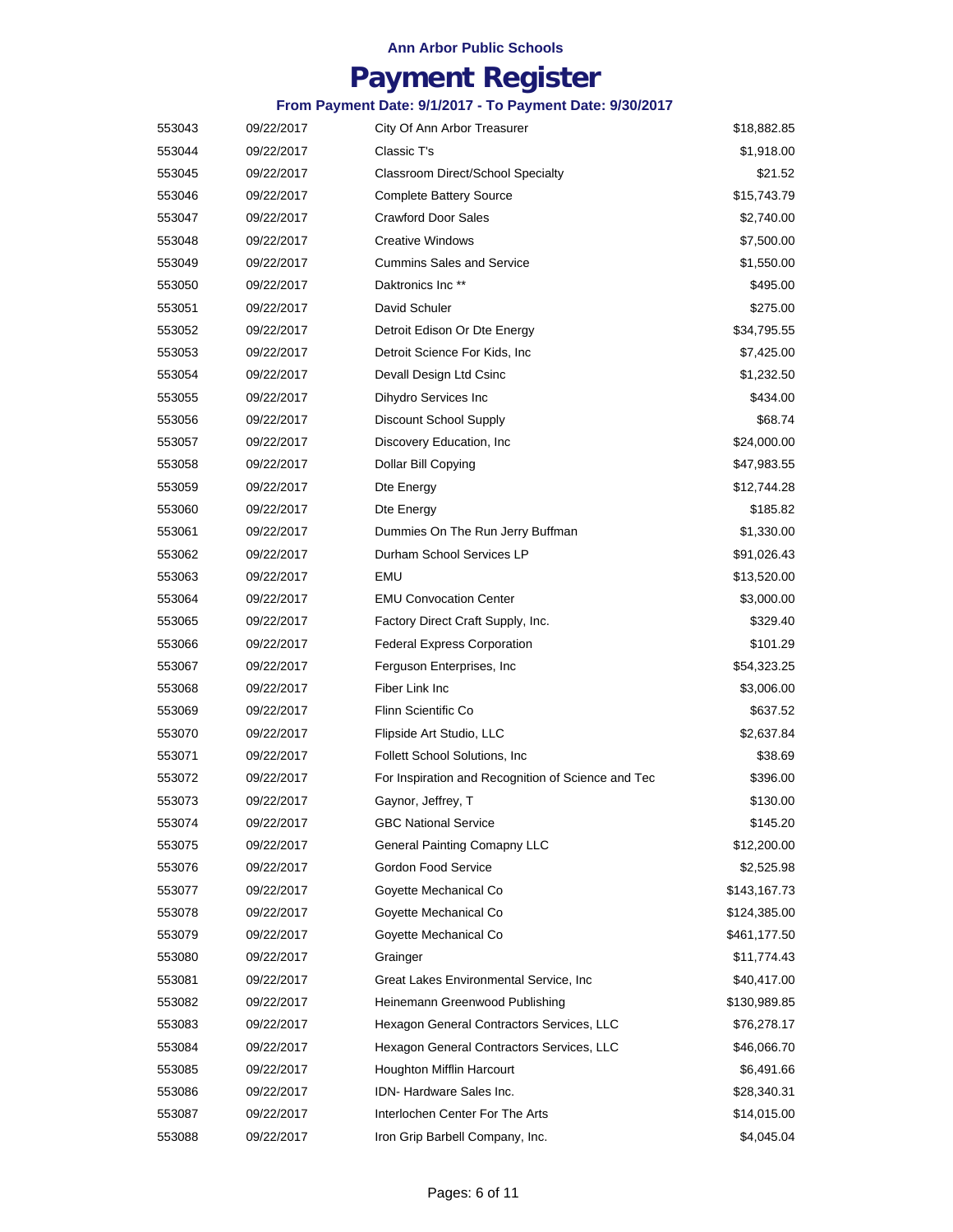## **Payment Register**

| 553089 | 09/22/2017 | J W Pepper & Sons, Inc.                           | \$593.66     |
|--------|------------|---------------------------------------------------|--------------|
| 553090 | 09/22/2017 | J.E. Dixon, Inc.                                  | \$138,125.00 |
| 553091 | 09/22/2017 | J.E. Dixon, Inc.                                  | \$20,371.64  |
| 553092 | 09/22/2017 | Johnson Controls Inc                              | \$2,610.44   |
| 553093 | 09/22/2017 | Kelly-Shaieb, Jessica, Leigh                      | \$130.00     |
| 553094 | 09/22/2017 | Kone Incorporated                                 | \$8,296.90   |
| 553095 | 09/22/2017 | Konica Minolta Business Solutions                 | \$250.00     |
| 553096 | 09/22/2017 | Konica Minolta Business Solutions                 | \$121.30     |
| 553097 | 09/22/2017 | Learning Without Tears                            | \$5,112.19   |
| 553098 | 09/22/2017 | Leslie Science & Nature Center                    | \$2,050.00   |
| 553099 | 09/22/2017 | LeVasseur, Christopher                            | \$135.00     |
| 553100 | 09/22/2017 | Life Fitness                                      | \$1,075.70   |
| 553101 | 09/22/2017 | Lis & Associates                                  | \$883.33     |
| 553102 | 09/22/2017 | Lucks Music Library                               | \$209.70     |
| 553103 | 09/22/2017 | Macprofessionals Inc.                             | \$400.00     |
| 553104 | 09/22/2017 | Marxmoda Inc.                                     | \$7,051.42   |
| 553105 | 09/22/2017 | Mba Research & Curriculum Ctr Dba Mbaresearch     | \$1,785.00   |
| 553106 | 09/22/2017 | Mcgraw-Hill School Education                      | \$31,099.91  |
| 553107 | 09/22/2017 | Mcnaughton-Mckay Electric                         | \$4,328.38   |
| 553108 | 09/22/2017 | Mea Financial Services Inc Group Term Life        | \$4,238.77   |
| 553109 | 09/22/2017 | Medco Supply Co (lockbox) Or Masune & Surgical S  | \$465.11     |
| 553110 | 09/22/2017 | <b>Meridian Winds LLC</b>                         | \$2,437.00   |
| 553111 | 09/22/2017 | Messa 370 (COBRA)                                 | \$5,550.10   |
| 553112 | 09/22/2017 | Messa (370)                                       | \$621,142.26 |
| 553113 | 09/22/2017 | <b>Metro Waste Service</b>                        | \$1,020.00   |
| 553114 | 09/22/2017 | Mi Amateur Softball Assoc-Masa                    | \$1,025.00   |
| 553115 | 09/22/2017 | Mi High School Field Hockey Association (mhsfha)  | \$200.00     |
| 553116 | 09/22/2017 | Michigan Event Parking, LLC                       | \$21,191.00  |
| 553117 | 09/22/2017 | Michigan Power Rodding Inc                        | \$3,786.00   |
| 553118 | 09/22/2017 | Michigan Water Polo Assoc                         | \$480.00     |
| 553119 | 09/22/2017 | Midwestern Consulting Inc-Mci                     | \$1,783.42   |
| 553120 | 09/22/2017 | Mitchell, Harmony, Tynisha                        | \$130.00     |
| 553121 | 09/22/2017 | Music Theatre International                       | \$5,375.00   |
| 553122 | 09/22/2017 | <b>Musical Resources</b>                          | \$16.20      |
| 553123 | 09/22/2017 | Nasco                                             | \$902.91     |
| 553124 | 09/22/2017 | NASSP/NHS                                         | \$95.00      |
| 553125 | 09/22/2017 | <b>National Business Furniture</b>                | \$5,818.10   |
| 553126 | 09/22/2017 | NCS Pearson, Inc.                                 | \$11,809.12  |
| 553127 | 09/22/2017 | NCS Pearson, Inc.                                 | \$17,028.52  |
| 553128 | 09/22/2017 | NeoFunds by Neopost                               | \$491.10     |
| 553129 | 09/22/2017 | Northfield Township                               | \$745.00     |
| 553130 | 09/22/2017 | NUCO <sub>2</sub> Inc                             | \$403.23     |
| 553131 | 09/22/2017 | O'Donnell Brothers/Professional Furniture Service | \$78,418.75  |
| 553132 | 09/22/2017 | Office Depot                                      | \$24,412.55  |
| 553133 | 09/22/2017 | <b>OHM Advisors</b>                               | \$89,290.75  |
| 553134 | 09/22/2017 | Ozark Delight Candy Company Inc                   | \$205.85     |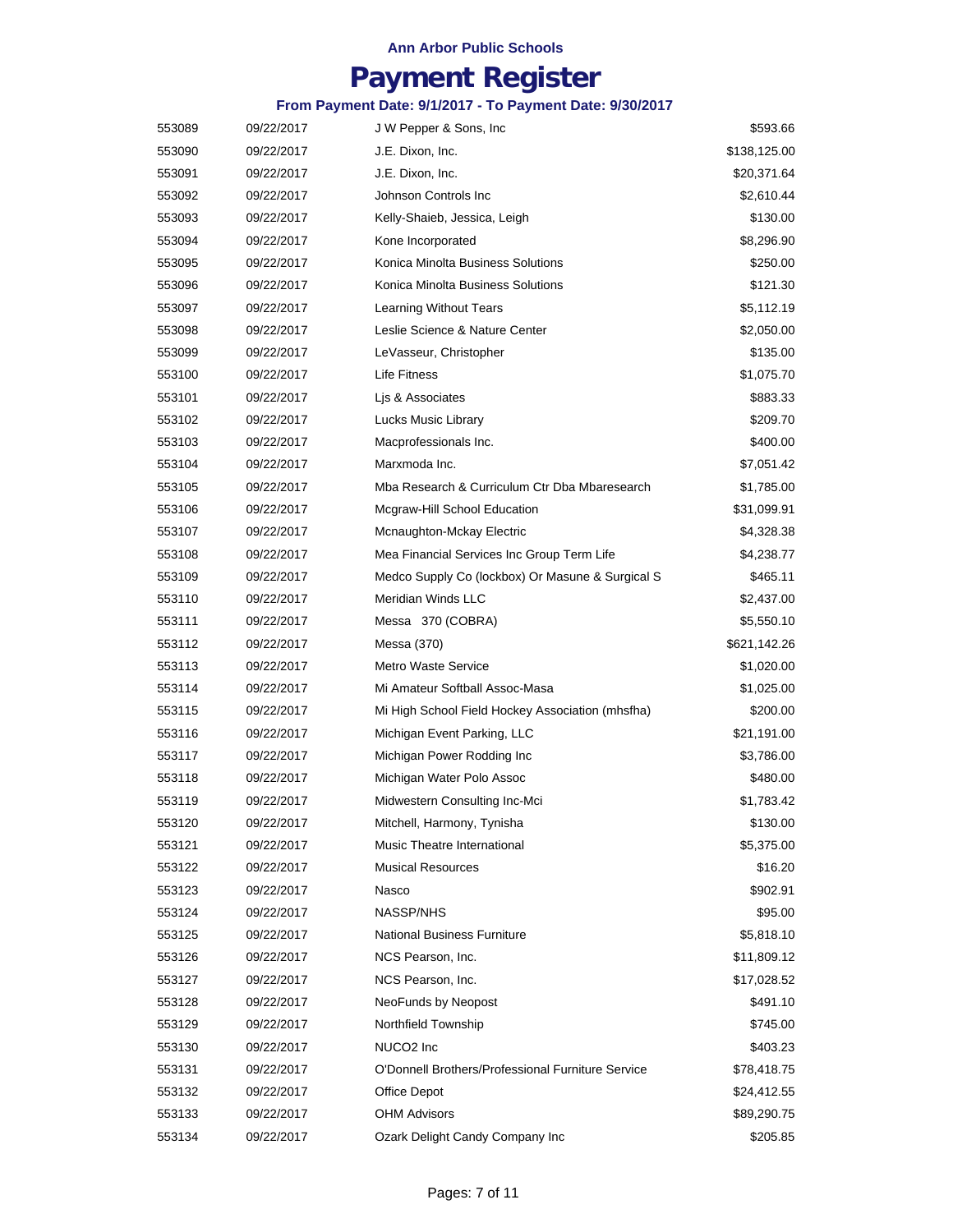## **Payment Register**

| 553135 | 09/22/2017 | Papa's Painting, LLC                          | \$6,645.00     |
|--------|------------|-----------------------------------------------|----------------|
| 553136 | 09/22/2017 | Patricia Ashford Manley                       | \$130.00       |
| 553137 | 09/22/2017 | PCMG, Inc.                                    | \$14,360.00    |
| 553138 | 09/22/2017 | Pioneer Valley Educational Press              | \$615.00       |
| 553139 | 09/22/2017 | Pittsfield Charter Township                   | \$250.24       |
| 553140 | 09/22/2017 | Premier Agendas, Inc                          | \$4,295.00     |
| 553141 | 09/22/2017 | Presidio Infrastructure Solutions LLC         | \$10,954.00    |
| 553142 | 09/22/2017 | Print Tech                                    | \$845.59       |
| 553143 | 09/22/2017 | <b>Priority Health</b>                        | \$1,791,797.23 |
| 553144 | 09/22/2017 | Project Lead The Way, Inc.                    | \$8,100.00     |
| 553145 | 09/22/2017 | Project Wisdom, Inc.                          | \$299.00       |
| 553146 | 09/22/2017 | <b>Quill Corporation</b>                      | \$2,085.43     |
| 553147 | 09/22/2017 | R.E. Leggette Company                         | \$36,500.00    |
| 553148 | 09/22/2017 | R.E. Leggette Company                         | \$60,984.00    |
| 553149 | 09/22/2017 | RealityWorks Inc                              | \$1,572.90     |
| 553150 | 09/22/2017 | Rent A John                                   | \$1,140.00     |
| 553151 | 09/22/2017 | <b>Resolute Protections Specialists</b>       | \$432.00       |
| 553152 | 09/22/2017 | <b>Risk Security</b>                          | \$28,235.69    |
| 553153 | 09/22/2017 | Roberts Installation & Repair                 | \$17,925.00    |
| 553154 | 09/22/2017 | Rochester 100                                 | \$537.50       |
| 553155 | 09/22/2017 | S & S Worldwide Inc                           | \$179.99       |
| 553156 | 09/22/2017 | S/P <sub>2</sub>                              | \$498.00       |
| 553157 | 09/22/2017 | Safety Systems, Inc.                          | \$1,230.00     |
| 553158 | 09/22/2017 | Saline Area Schools                           | \$300.00       |
| 553159 | 09/22/2017 | Scholastic Inc                                | \$313.17       |
| 553160 | 09/22/2017 | <b>School Datebooks</b>                       | \$3,895.38     |
| 553161 | 09/22/2017 | School Specialty Inc*                         | \$21,370.49    |
| 553162 | 09/22/2017 | Schoolpictures.com                            | \$438.90       |
| 553163 | 09/22/2017 | Sehi Computer Products, Inc.                  | \$3,872.64     |
| 553164 | 09/22/2017 | Sentinel Technologies Inc                     | \$81,341.96    |
| 553165 | 09/22/2017 | Service Electric Supply Inc                   | \$852.86       |
| 553166 | 09/22/2017 | Set-Seg (opt & Gtl)                           | \$1,396.52     |
| 553167 | 09/22/2017 | Shamrock Floor Inc                            | \$7,149.00     |
| 553168 | 09/22/2017 | Signs By Tomorrow                             | \$90.00        |
| 553169 | 09/22/2017 | Simone Danyiell Lightfoot                     | \$130.00       |
| 553170 | 09/22/2017 | SiteOne Landscape Supply, LLC                 | \$28.37        |
| 553171 | 09/22/2017 | Southeastern Conference                       | \$700.00       |
| 553172 | 09/22/2017 | Southpaw Enterprises Inc                      | \$327.81       |
| 553173 | 09/22/2017 | Stadium Hardware                              | \$10.49        |
| 553174 | 09/22/2017 | Staples Advantage                             | \$246.87       |
| 553175 | 09/22/2017 | Steve's Custom Signs, Inc.                    | \$4,920.50     |
| 553176 | 09/22/2017 | Stevens Disposal & Recycling Services Inc     | \$85.00        |
| 553177 | 09/22/2017 | Success By Design, Inc.                       | \$413.59       |
| 553178 | 09/22/2017 | Sunglo Restoration Svcs Inc                   | \$237.00       |
| 553179 | 09/22/2017 | Superior Groundcover Inc Groundcover Solution | \$62,145.00    |
| 553180 | 09/22/2017 | <b>Superior Text</b>                          | \$8,112.94     |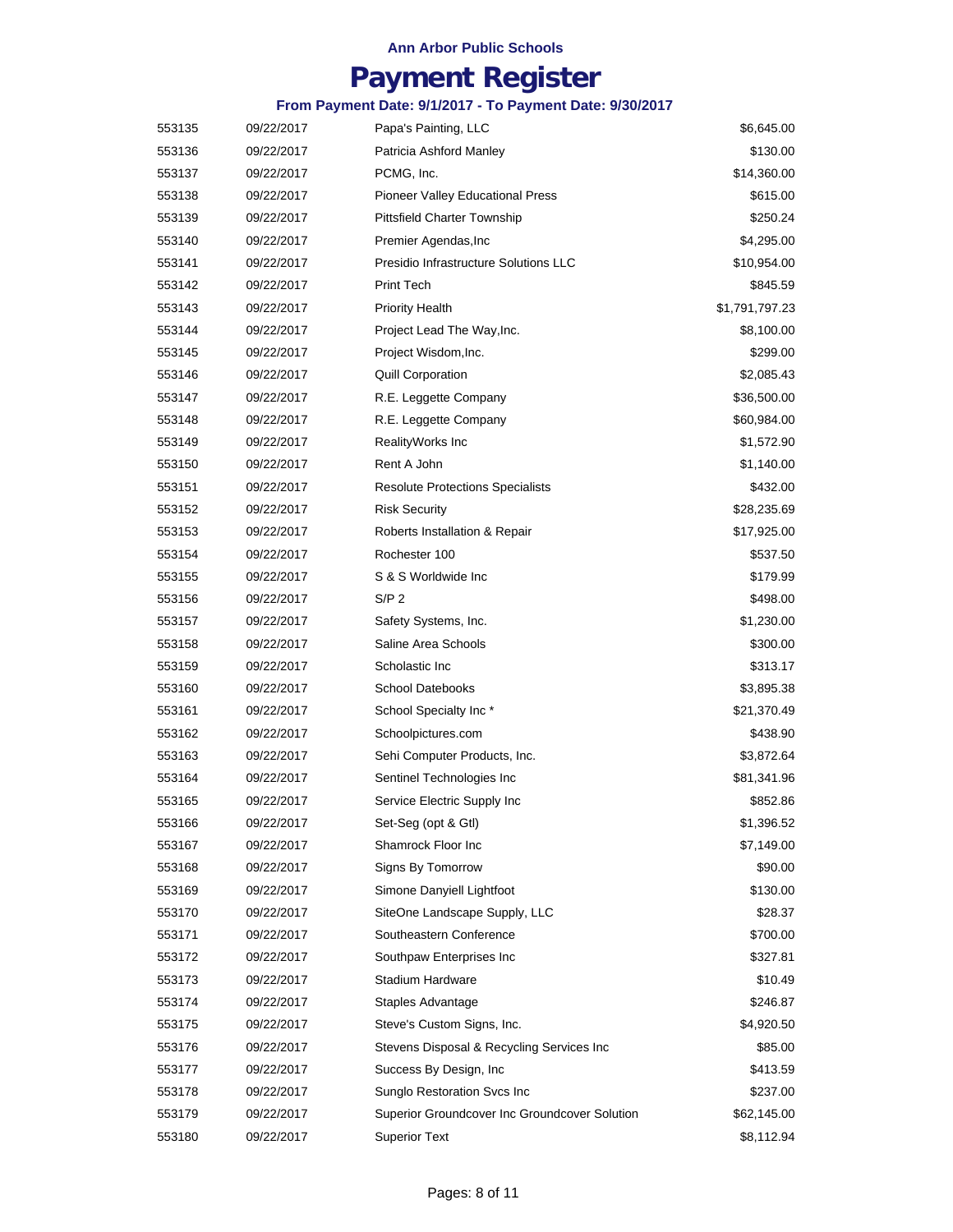## **Payment Register**

| 553181 | 09/22/2017 | Susan Eunice Baskett                              | \$130.00     |
|--------|------------|---------------------------------------------------|--------------|
| 553182 | 09/22/2017 | TELETECH, INC.                                    | \$337.39     |
| 553183 | 09/22/2017 | Therapy Shoppe Inc                                | \$303.53     |
| 553184 | 09/22/2017 | Toshiba Business Solutions Michigan               | \$230.00     |
| 553185 | 09/22/2017 | <b>Total Armored Car Service Inc.</b>             | \$74.64      |
| 553186 | 09/22/2017 | Town & Country Pools                              | \$1,528.00   |
| 553187 | 09/22/2017 | TregoEd, Inc.                                     | \$10,230.05  |
| 553188 | 09/22/2017 | Unit Packaging                                    | \$1,958.29   |
| 553189 | 09/22/2017 | University Musical Society Youth Education Prog   | \$560.00     |
| 553190 | 09/22/2017 | Unum Life Insurance Company Of America            | \$3,188.81   |
| 553191 | 09/22/2017 | Unum Long/Short Term Insurance Company Of America | \$10,921.91  |
| 553192 | 09/22/2017 | US Games                                          | \$106.18     |
| 553193 | 09/22/2017 | Utilities Instrumentation Service                 | \$8,092.00   |
| 553194 | 09/22/2017 | Video And Internet Stuff, Llc                     | \$7,655.60   |
| 553195 | 09/22/2017 | VocabularySpellingCity.com                        | \$645.00     |
| 553196 | 09/22/2017 | W W Williams Midwest Inc                          | \$2,533.38   |
| 553197 | 09/22/2017 | W.J.O'Neil Company                                | \$103,046.79 |
| 553198 | 09/22/2017 | Warren Wheeler, CPSI, LLC                         | \$4,125.00   |
| 553199 | 09/22/2017 | <b>Washtenaw Glass Co</b>                         | \$2,429.70   |
| 553200 | 09/22/2017 | Washtenaw Intermediate School District            | \$9,695.00   |
| 553201 | 09/22/2017 | Washtenaw Sand And Gravel                         | \$252.50     |
| 553202 | 09/22/2017 | Waste Management                                  | \$379.06     |
| 553203 | 09/22/2017 | Wi Center For Educational Research                | \$13,500.00  |
| 553204 | 09/22/2017 | Williams-Hoak, Debra, E                           | \$5,361.00   |
| 553205 | 09/22/2017 | Wiltec Technologies, Inc.                         | \$54,470.00  |
| 553206 | 09/22/2017 | Wiltse Electric Services, Inc.                    | \$5,336.00   |
| 553207 | 09/22/2017 | Wiltse Electric Services, Inc.                    | \$238,160.00 |
| 553208 | 09/22/2017 | Windstream                                        | \$6,844.31   |
| 553209 | 09/22/2017 | Woodworks, Ltd.                                   | \$1,596.00   |
| 553210 | 09/22/2017 | Zion Evangelical Lutheran Church of Ann Arbor     | \$3,600.00   |
| 553211 | 09/22/2017 | Alson, Diane                                      | \$309.10     |
| 553212 | 09/22/2017 | Bassett, James                                    | \$26.20      |
| 553213 | 09/22/2017 | Cao, Xuhong                                       | \$39.25      |
| 553214 | 09/22/2017 | Colby, Jennifer                                   | \$14.64      |
| 553215 | 09/22/2017 | Esters, Zetar                                     | \$250.00     |
| 553216 | 09/22/2017 | Esters, Zetar                                     | \$15.00      |
| 553217 | 09/22/2017 | Guzek, Dianne                                     | \$250.00     |
| 553218 | 09/22/2017 | Hobbs, Laurie                                     | \$115.00     |
| 553219 | 09/22/2017 | Jeon, Hyewon                                      | \$63.75      |
| 553220 | 09/22/2017 | Keen, Bonnie                                      | \$40.65      |
| 553221 | 09/22/2017 | Kosin, Chris                                      | \$10.30      |
| 553222 | 09/22/2017 | Moon, JeongWon                                    | \$250.00     |
| 553223 | 09/22/2017 | Pan, Fumin                                        | \$273.20     |
| 553224 | 09/22/2017 | Qian, Yue                                         | \$35.00      |
| 553225 | 09/22/2017 | Savir, Ohad                                       | \$15.60      |
| 553226 | 09/22/2017 | Savir, Ohad                                       | \$52.75      |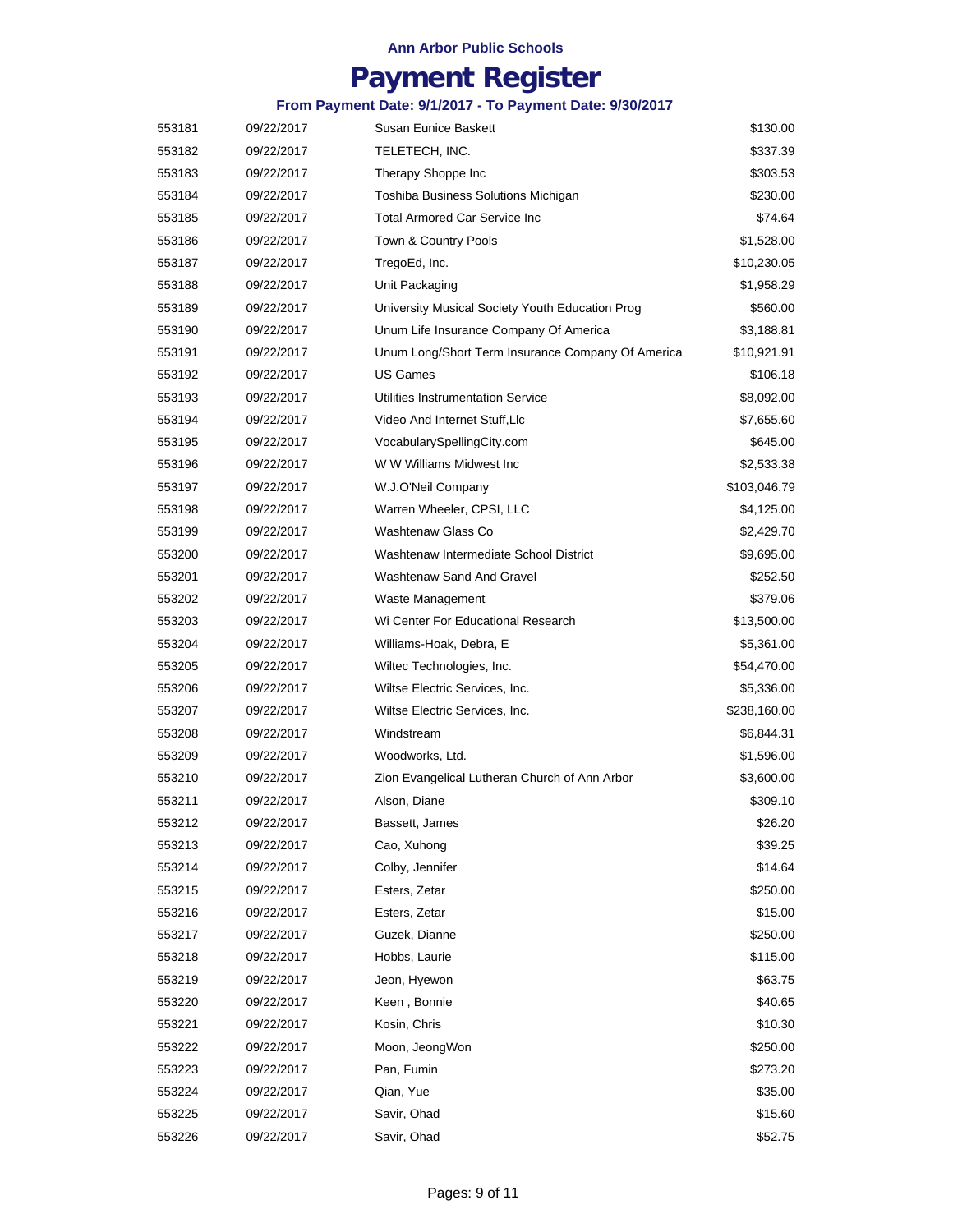## **Payment Register**

| 553227             | 09/22/2017 | Share, Kate                               | \$93.70        |
|--------------------|------------|-------------------------------------------|----------------|
| 553228             | 09/22/2017 | Shen, Hong                                | \$16.40        |
| 553229             | 09/22/2017 | Tauiliili, Debbie                         | \$18.20        |
| 553230             | 09/22/2017 | Tsai, Yi-Miau                             | \$56.00        |
| 553231             | 09/22/2017 | Tubbs, Linda                              | \$25.00        |
| 553232             | 09/22/2017 | Walker, Constance                         | \$500.00       |
| 553233             | 09/22/2017 | Zeisler, Christina                        | \$107.50       |
| 553234             | 09/28/2017 | Detroit Edison Or Dte Energy              | \$15,344.48    |
| 553235             | 09/28/2017 | <b>Franklin Covey</b>                     | \$2,774.14     |
| 553236             | 09/28/2017 | Northern Michigan University              | \$1,040.00     |
| 553237             | 09/29/2017 | Amaal Ali                                 | \$179.19       |
| 553238             | 09/29/2017 | Asset Acceptance LLC                      | \$193.41       |
| 553239             | 09/29/2017 | Concord Management LTD                    | \$91.29        |
| 553240             | 09/29/2017 | Gatestone & Co. International Inc.        | \$177.87       |
| 553241             | 09/29/2017 | Michigan Guaranty Agency                  | \$269.54       |
| 553242             | 09/29/2017 | NYS Child Support Processing Center (SDU) | \$92.30        |
| 553243             | 09/29/2017 | Pioneer Credit Recovery                   | \$297.50       |
| 553244             | 09/29/2017 | Portfolio Recovery Associates, LLC        | \$89.67        |
| 553245             | 09/29/2017 | U S Dept Of Education                     | \$84.76        |
| 553246             | 09/29/2017 | University Of Michigan Credit Union       | \$50.00        |
| 553247             | 09/29/2017 | US Department of Education                | \$27.13        |
| 553248             | 09/29/2017 | Chapter 13 Trustee                        | \$625.17       |
| 553249             | 09/29/2017 | <b>AAPS Educational Foundation</b>        | \$147.50       |
| 553250             | 09/29/2017 | Gary E Myers Atty                         | \$376.05       |
| 553251             | 09/29/2017 | Kapnick Insurance Group                   | \$7,523.62     |
| 553252             | 09/29/2017 | Michigan Guaranty Agency                  | \$87.29        |
| 553253             | 09/29/2017 | Michigan Guaranty Agency                  | \$129.43       |
| 553254             | 09/29/2017 | Michigan Guaranty Agency                  | \$197.74       |
| 553255             | 09/29/2017 | Michigan State Disbursement Unit          | \$4,102.36     |
| 553256             | 09/29/2017 | Office Of The Chapter 13 Trustee          | \$78.97        |
| 553257             | 09/29/2017 | Texas Child Support Disburse. Unit        | \$302.31       |
| 553258             | 09/29/2017 | U S Department Of Education               | \$275.69       |
| 553259             | 09/29/2017 | U S Dept Of Education                     | \$178.49       |
| 553260             | 09/29/2017 | U S Department Of Education               | \$134.50       |
| 553261             | 09/29/2017 | U. S. Department Of Education             | \$21.91        |
| 553262             | 09/29/2017 | U.S. Department Of Education              | \$82.58        |
| 553263             | 09/29/2017 | Washington State Support Registry         | \$230.76       |
| 553264             | 09/29/2017 | Washtenaw United Way                      | \$30.00        |
| 553265             | 09/29/2017 | Kapnick Insurance Group                   | \$6,504.74     |
| 553266             | 09/29/2017 | Kapnick Insurance Group                   | \$1,700.00     |
| Type Check Totals: |            |                                           | \$8,319,657.48 |
| <u>EFT</u>         |            |                                           |                |
| 144771             | 09/05/2017 | FICA -SOCIAL SECURITY                     | \$711,606.24   |
| 144772             | 09/05/2017 | Internal Revenue Service - Payroll Taxes  | \$491,538.47   |
| 144773             | 09/05/2017 | State Of Michigan - Payroll Taxes         | \$163,200.86   |
| 147297             | 09/18/2017 | FICA -SOCIAL SECURITY                     | \$706,683.58   |